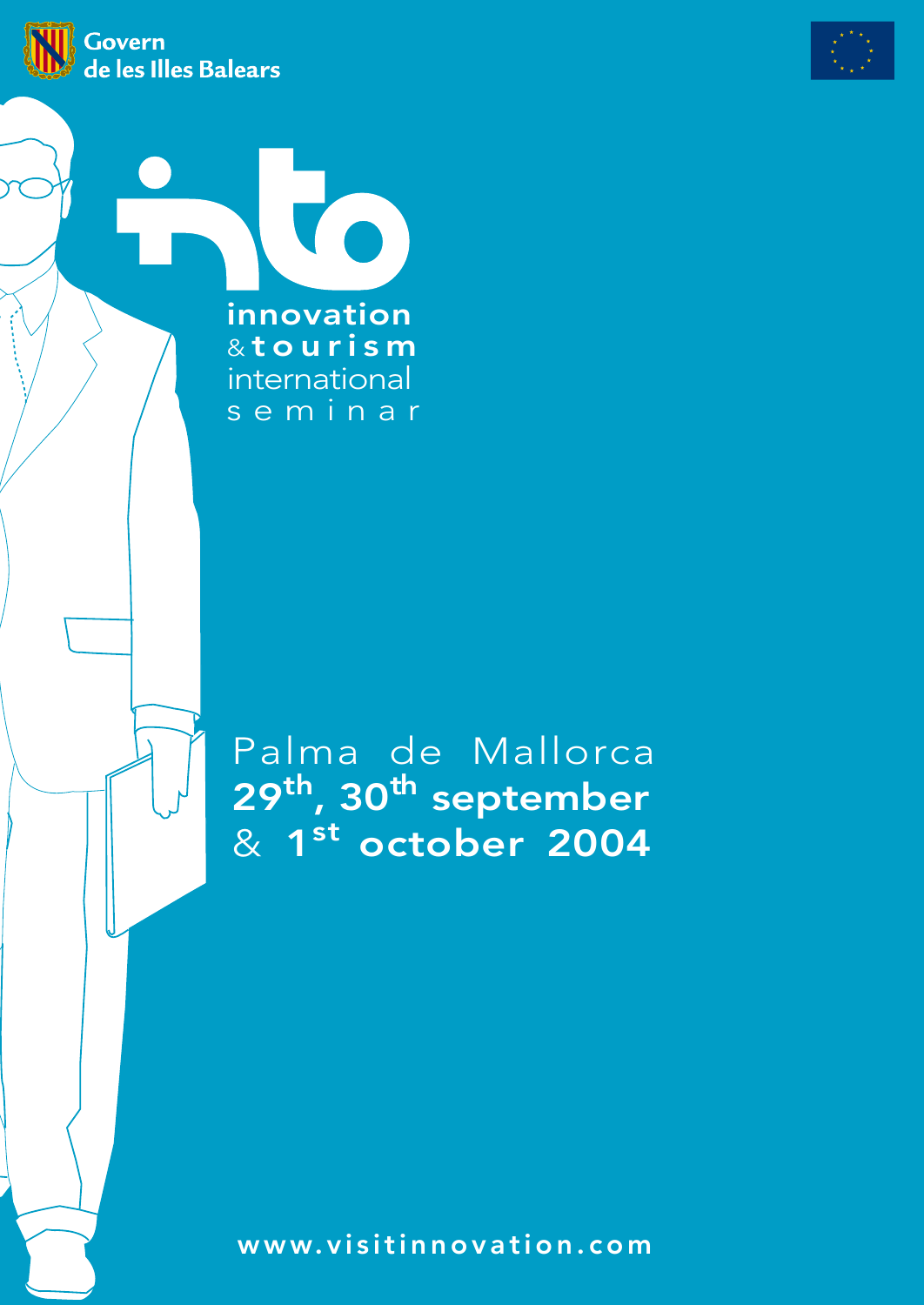

## **1st INTERNATIONAL SEMINAR ON INNOVATION AND TOURISM**

Palma de Mallorca, from September 29th to October 1st 2004

### Organized by:

 Directorate-General for Research, Technological Development and Innovation - Department of Treasury, Finance and Innovation of the Government of the Balearic Islands

 CITTIB Centre for Tourism Research and Technologies -Department of Tourism of the Government of the Balearic Islands

Sponsored by:

Mallorca Hotel Federation Minorca Hotel Federation Ibiza & Formentera Hotel Federation Confederation of Balearic Business Associations (CAEB) Mallorca, Ibiza and Formentera Chamber of Commerce, Industry and Shipping Minorca Chamber of Commerce, Industry and Shipping

#### **September 29th: The Information Society**

| 9 a.m.     | Handing out of credentials |                                                                                |                                                                                                                           |  |  |  |
|------------|----------------------------|--------------------------------------------------------------------------------|---------------------------------------------------------------------------------------------------------------------------|--|--|--|
|            |                            |                                                                                |                                                                                                                           |  |  |  |
| 9.30 a.m.  | Welcome<br>speech          | Mr. Jaume Matas, President of the Government of the<br><b>Balearic Islands</b> |                                                                                                                           |  |  |  |
|            |                            |                                                                                |                                                                                                                           |  |  |  |
| 10 a.m.    | Talk                       | New Technologies:<br>Innovation and Tourism.<br>A European Approach.           | Mr. Jean François Omnes, Head<br>of the Tourism Unit. The European<br>Commission's Directorate-General<br>for Enterprise. |  |  |  |
| 10.30 a.m. | Talk                       | Innovation and<br>Entrepreneurship in<br>Tourism                               | Mr. Jon Sundbo, Professor.<br>Department of Social Sciences.<br>Roskilde University, Denmark                              |  |  |  |
| 11.00 a.m. | Talk                       | The Information Society:<br>Tourism and Leisure                                | Mr. Antonio de la Morena, Chief<br><b>Executive Officer of Affiliate</b><br>Members, WTO                                  |  |  |  |
| 11.30 a.m. | Coffee break               |                                                                                |                                                                                                                           |  |  |  |
|            |                            |                                                                                |                                                                                                                           |  |  |  |
| 12 a.m.    | Talk                       | Opportunities in the<br>Global Market.                                         | Ms. Natalia Rodríguez Salmones,<br>Director of the Institute for Tourism<br><b>Studies</b>                                |  |  |  |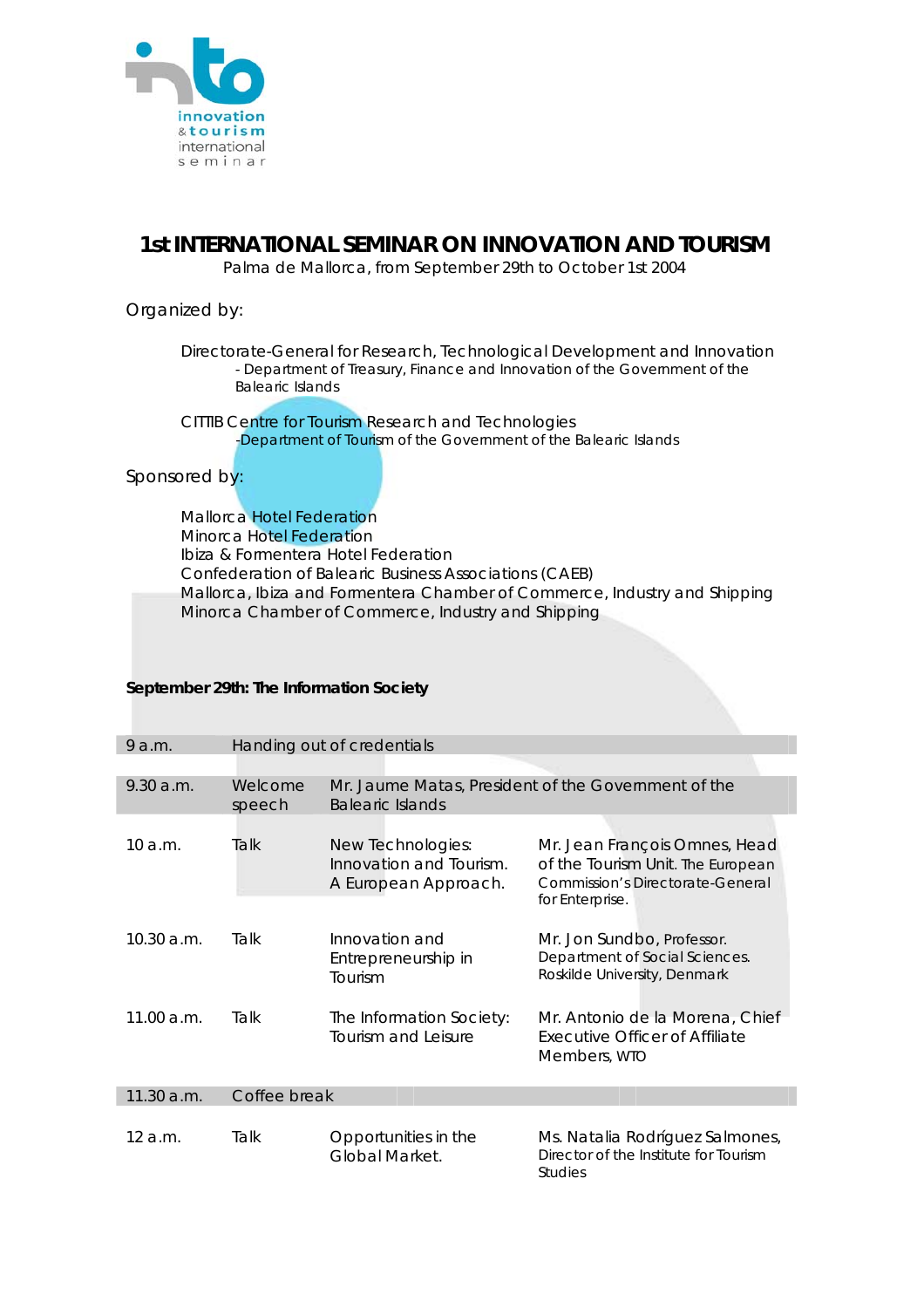

| 12.30 a.m. | Round<br>table<br>debate                                             | Tourism on Internet: An<br>Analysis and its Potential |                                                                                     | Mr. Pere Joan Planas, Managing<br>Director of the IBIT Foundation                                                          |  |
|------------|----------------------------------------------------------------------|-------------------------------------------------------|-------------------------------------------------------------------------------------|----------------------------------------------------------------------------------------------------------------------------|--|
|            |                                                                      |                                                       | Mr. Antonio Peña, Managing<br><b>Director of Valadis</b>                            |                                                                                                                            |  |
|            |                                                                      |                                                       |                                                                                     | Mr. Jorge Rubio, Deputy Managing<br>Director and Manager of the Tourism<br>Quality and Innovation Department<br>of Segitur |  |
|            |                                                                      |                                                       |                                                                                     | Moderator : Mr. José Luis Zoreda,<br>Executive Vice-Chairman of<br>Exceltur                                                |  |
| 2 p.m.     | Lunch                                                                |                                                       |                                                                                     |                                                                                                                            |  |
| 4 p.m.     | Round<br>Perspectives, Challenges<br>and Opportunities in a<br>table |                                                       |                                                                                     | Mr. Christian Glet, Contract<br>Manager for TUI España                                                                     |  |
|            | <b>Globalized Environment</b><br>debate                              |                                                       | Mr. Álvaro Middelmann,<br>Managing Director of Air Berlin for<br>Spain and Portugal |                                                                                                                            |  |
|            |                                                                      |                                                       |                                                                                     | Mr. Ramón Pané, Chairman of<br><b>Futura International Airways</b>                                                         |  |
|            |                                                                      |                                                       |                                                                                     | Mr. Werner Sülberg, Vice-<br>Chairman of Deutsches Reiserbüro<br>(Rewe Gruppe)                                             |  |
|            |                                                                      |                                                       |                                                                                     | Moderator : Mr. Antonio Peña,<br>Managing Director of Valadis                                                              |  |
| 6 p.m.     | End of the day's<br>sessions                                         |                                                       |                                                                                     |                                                                                                                            |  |
| 8.30 p.m.  |                                                                      |                                                       | Dinner at the Bahía Mediterráneo Restaurant                                         |                                                                                                                            |  |
|            |                                                                      |                                                       |                                                                                     |                                                                                                                            |  |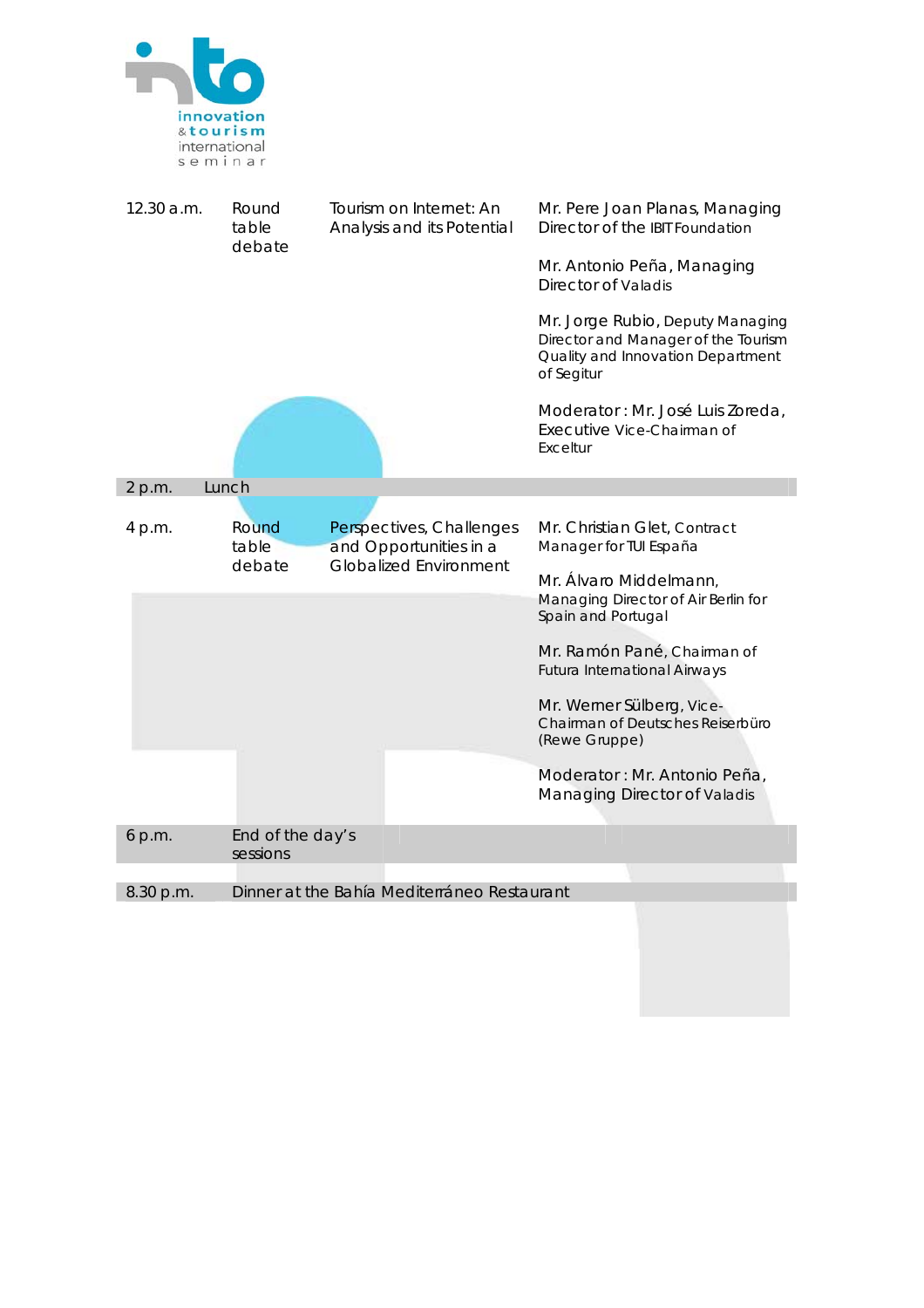

# **September 30th: Historical and Cultural Heritage**

| 9.30 a.m.  | Talk  | Virtual Reality - Virtual<br>Heritage: Cybernetic<br><b>Reconstructions of Cultural</b><br>Landscapes        | Mr. Maurizio Forte, Archaeologist<br>and First Researcher at CNR-ITABC         |  |  |  |
|------------|-------|--------------------------------------------------------------------------------------------------------------|--------------------------------------------------------------------------------|--|--|--|
| 10.30 a.m. | Talk  | Innovation and Trends in<br><b>Cultural Tourism</b>                                                          | Mr. Michael Strasser, Director of<br>the Österreiche Werbung                   |  |  |  |
| 11.30 a.m. |       | Coffee break                                                                                                 |                                                                                |  |  |  |
| 12a.m.     | Talk  | The Application of New<br>Technologies to the Field<br>of Cultural Heritage. The<br>Digitalization of Cities | Mr. Juan José Blasco Aguilera,<br><b>Operations Manager of GEDAS</b><br>Iberia |  |  |  |
| 13 p.m.    | Talk  | A Virtual Reconstruction of<br>Roman Palma                                                                   | Mr. Carlos-García Delgado<br>Segués, Architect in charge of the<br>Project     |  |  |  |
| 2 p.m.     | Lunch |                                                                                                              |                                                                                |  |  |  |
| 4 p.m.     | Talk  | Cultural Heritage and New<br><b>Technologies in Easter</b><br>Island                                         | Mr. Eugenio Yunis, Head of<br>Sustainability and Environmental<br>Affairs, WTO |  |  |  |
| 5 p.m.     |       | End of the day's sessions                                                                                    |                                                                                |  |  |  |
|            |       |                                                                                                              |                                                                                |  |  |  |
| 8.30 p.m.  |       | Dinner at the Costa Nord Cultural Centre                                                                     |                                                                                |  |  |  |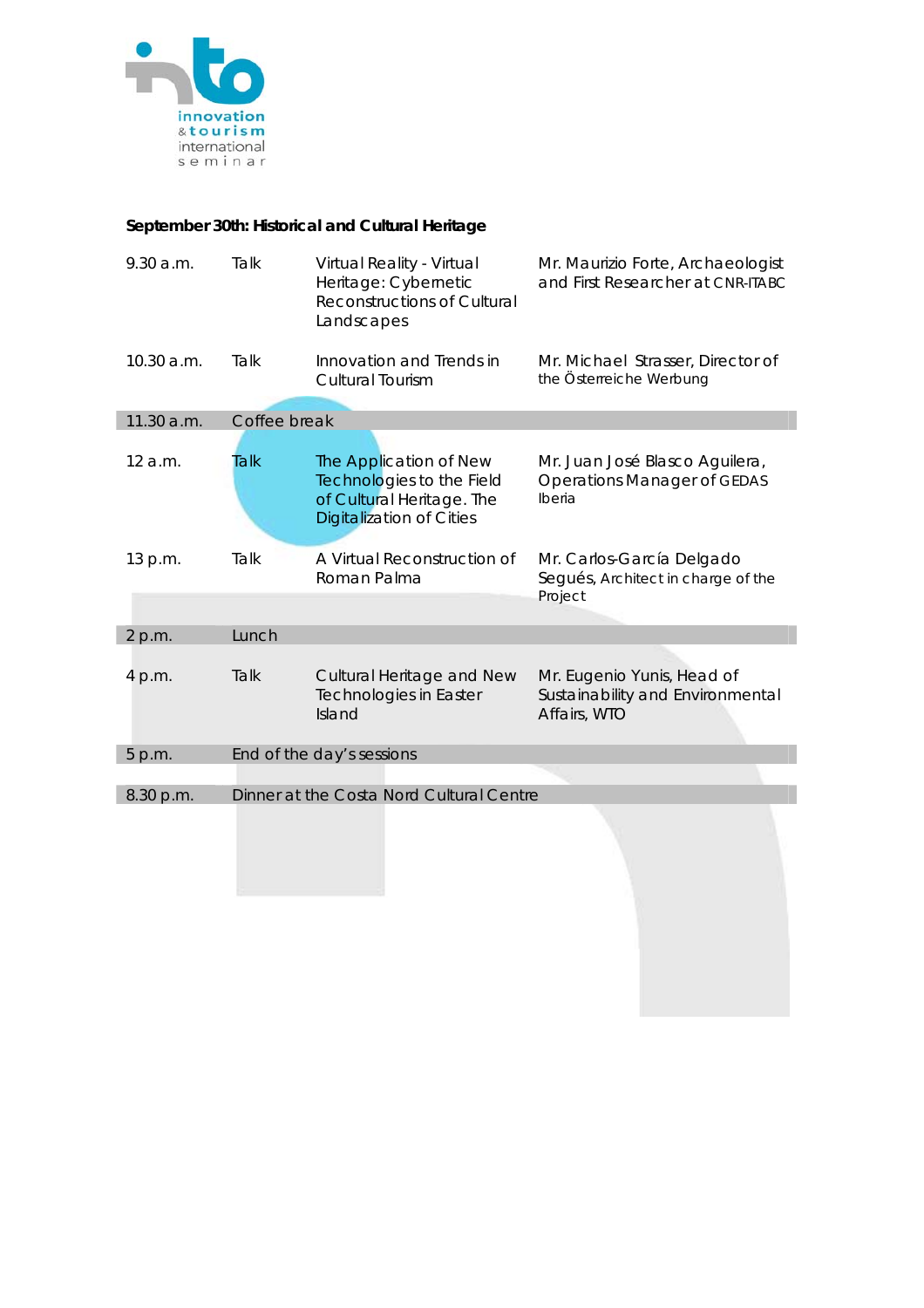

#### **October 1st: Research and Innovation**

| 09.30 a.m.                              | Talk                | Innovation in the Tourist<br>Sector: The Balearic<br>Case | Ms. Marta Jacob, General Director<br>of Research, Development and<br>Innovation, Government of the<br><b>Balearic Islands</b> |  |  |
|-----------------------------------------|---------------------|-----------------------------------------------------------|-------------------------------------------------------------------------------------------------------------------------------|--|--|
| 10.00 a.m.                              | Talk                | 3D Technology Applied<br>to the Tourist Industry          | Mr. Jordi Faci Lligadas, Manager<br>of Wututu                                                                                 |  |  |
| 10.30 a.m.                              | Talk                | <b>Historical and Cultural</b><br>Heritage                | Mr. Juan Ignacio Vidarte, Director<br>of the Guggenheim Museum                                                                |  |  |
| 11a.m.                                  | Coffee break        |                                                           |                                                                                                                               |  |  |
|                                         |                     |                                                           |                                                                                                                               |  |  |
| 11.30 a.m.                              | <b>Round</b>        | <b>Technological Trends</b>                               | Iberostar, Sol Meliá, RIU, Barceló                                                                                            |  |  |
|                                         | table<br>debate     | and the Demands of<br>Businesses in the                   | Moderator: Mr. Antoni Munar                                                                                                   |  |  |
|                                         |                     | <b>Balearics</b>                                          | Vice-Chairman of Hotel Chain<br>Association                                                                                   |  |  |
| 1.30 p.m.                               | Closing<br>speeches |                                                           | Mr. Joan Flaquer, Minister of<br>Tourism                                                                                      |  |  |
|                                         |                     |                                                           | Mr. Lluís Ramis de Ayreflor,<br>Minister of Finance, Treasury and<br>Innovation                                               |  |  |
| End of the seminar's sessions<br>2 p.m. |                     |                                                           |                                                                                                                               |  |  |
|                                         |                     |                                                           |                                                                                                                               |  |  |